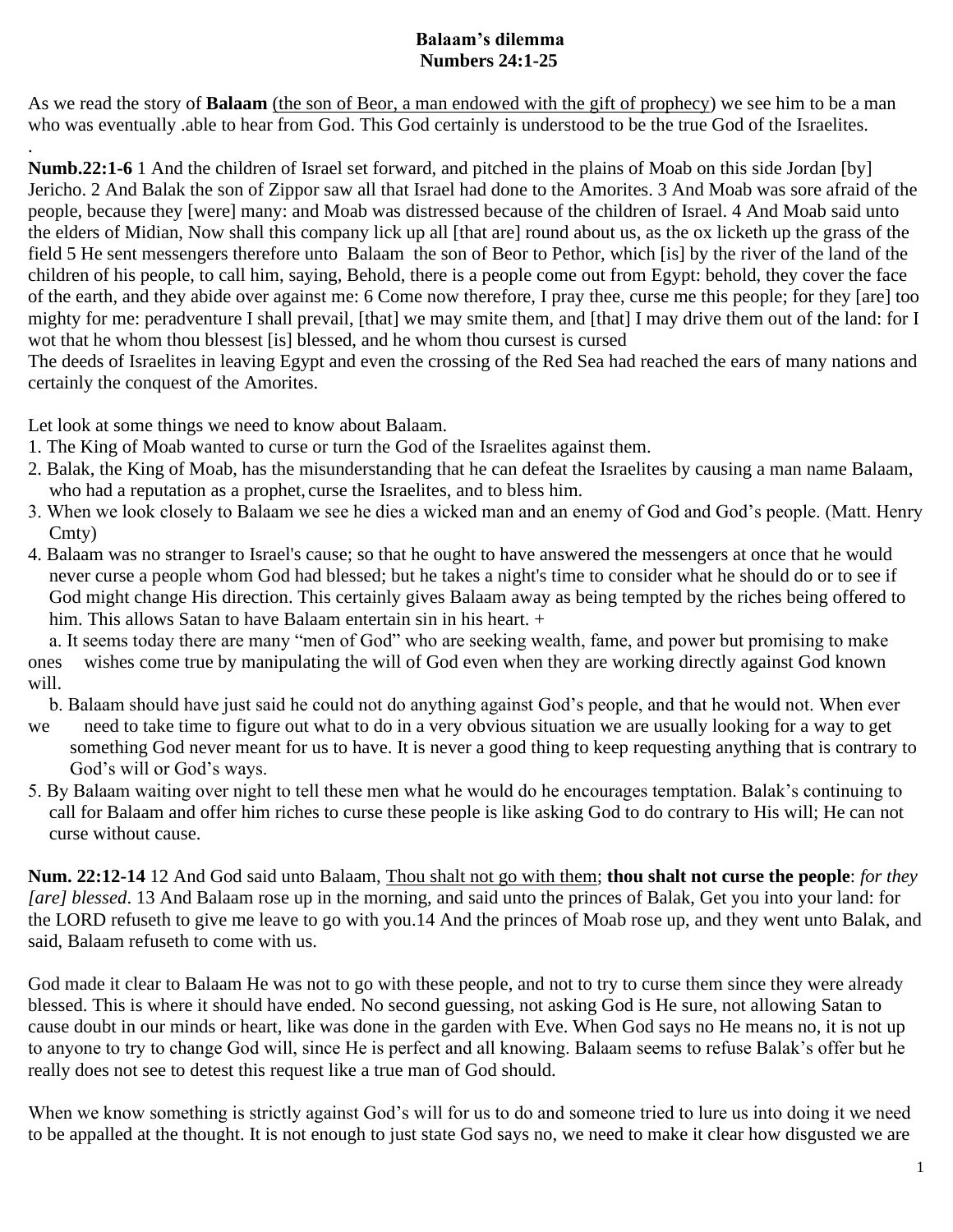at the though of what ever it is. This is how Satan gets his foot in the door of our heart; he sees the temptation taking root because of some kind of gave in the flesh at the cost of our spiritual welfare.

**Num. 22:15-21** 15 And Balak sent yet again princes, more, and more honourable than they. 16 And they came to Balaam , and said to him, Thus saith Balak the son of Zippor, Let nothing, I pray thee, hinder thee from coming unto me: 17 For I will promote thee unto very great honour, and I will do whatsoever thou sayest unto me: come therefore, I pray thee, curse me this people. 18 And Balaam answered and said unto the servants of Balak, If Balak would give me his house full of silver and gold, I cannot go beyond the word of the LORD my God, to do less or more. 19 Now therefore, I pray you, tarry ye also here this night, that I may know what the LORD will say unto me more. 20 And God came unto Balaam at night, and said unto him, If the men come to call thee, rise up, [and] go with them; but yet the word which I shall say unto thee, that shalt thou do. 21 And Balaam rose up in the morning, and saddled his ass, and went with the princes of Moab.

The first time the these princes were ask to stay the night it was supposedly to allow God to speak to Balaam but this time God had already made Himself clear. So what was the purpose of Balaam asking them to stay the night? He says I may know what the LORD will say unto me more. How many times does God have to make Himself clear to us before we believe Him? God sees Balaam's heart and where it might first appear Balaam is being couscous he is greedy and desires to impress the king with His powers. At first glance one might think God changes His mind but then it says in verse 22 And God's anger was kindled because he went. When God makes it plain something is sin and we ignore His words and continue begging Him for it at times he gives in to the lust of our heart hoping to teach us a lesson. We should always know God will never withhold any good thing from us.

**Num.22:22-30** 22 And God's anger was kindled because he went: and the angel of the LORD stood in the way for an adversary against him. Now he was riding upon his ass, and his two servants [were] with him. 23 And the ass saw the angel of the LORD standing in the way, and his sword drawn in his hand: and the ass turned aside out of the way, and went into the field: and Balaam smote the ass, to turn her into the way. 24 But the angel of the LORD stood in a path of the vineyards, a wall [being] on this side, and a wall on that side. 25 And when the ass saw the angel of the LORD, she thrust herself unto the wall, and crushed Balaam's foot against the wall: and he smote her again. 26 And the angel of the LORD went further, and stood in a narrow place, where [was] no way to turn either to the right hand or to the left. 27 And when the ass saw the angel of the LORD, she fell down under Balaam: and Balaam's anger was kindled, and he smote the ass with a staff. 28 And the LORD opened the mouth of the ass, and she said unto Balaam, What have I done unto thee, that thou hast smitten me these three times? 29 And Balaam said unto the ass, Because thou hast mocked me: I would there were a sword in mine hand, for now would I kill thee. 30 And the ass said unto Balaam, [Am] not I thine ass, upon which thou hast ridden ever since [I was] thine unto this day? was I ever wont to do so unto thee? And he said, Nay

This shows how when a man gets his heart set on something not of God's will there are times when the truth is far from their heart. To have this animal put in a supernatural position to not only save Balaam's life but to actually speak to him and show him how outside God's will he has gone is still not enough to get Balaam to go home.

**Num.22: 31-35** 31Then the LORD opened the eyes of Balaam, and he saw the angel of the LORD standing in the way, and his sword drawn in his hand: and he bowed down his head, and fell flat on his face. 32 And the angel of the LORD said unto him, Wherefore hast thou smitten thine ass these three times? behold, I went out to withstand thee, because [thy] way is perverse before me: 33 And the ass saw me, and turned from me these three times: unless she had turned from me, surely now also I had slain thee, and saved her alive. 34 And Balaam said unto the angel of the LORD, I have sinned; for I knew not that thou stoodest in the way against me: now therefore, if it displease thee, I will get me back again.35 And the angel of the LORD said unto Balaam, Go with the men: but only the word that I shall speak unto thee, that thou shalt speak. So Balaam went with the princes of Balak.

If you had an animal not only save you life but actually speak to you, it should make you truly think about what it is you are doing.

Balaam was told: 1. Not to go 2. Not to curse the people God had blessed.

So what was the use in him going and? Once he gets there we see more trickery in order to make the King think he would curse these people if he could but it is not

**Num.22:41-23:1-8** 41 And it came to pass on the morrow, that Balak took Balaam , and brought him up into the high places of Baal, that thence he might see the utmost [part] of the people. **23:1** And Balaam said unto Balak, Build me here seven altars, and prepare me here seven oxen and seven rams. 2 And Balak did as Balaam had spoken; and Balak